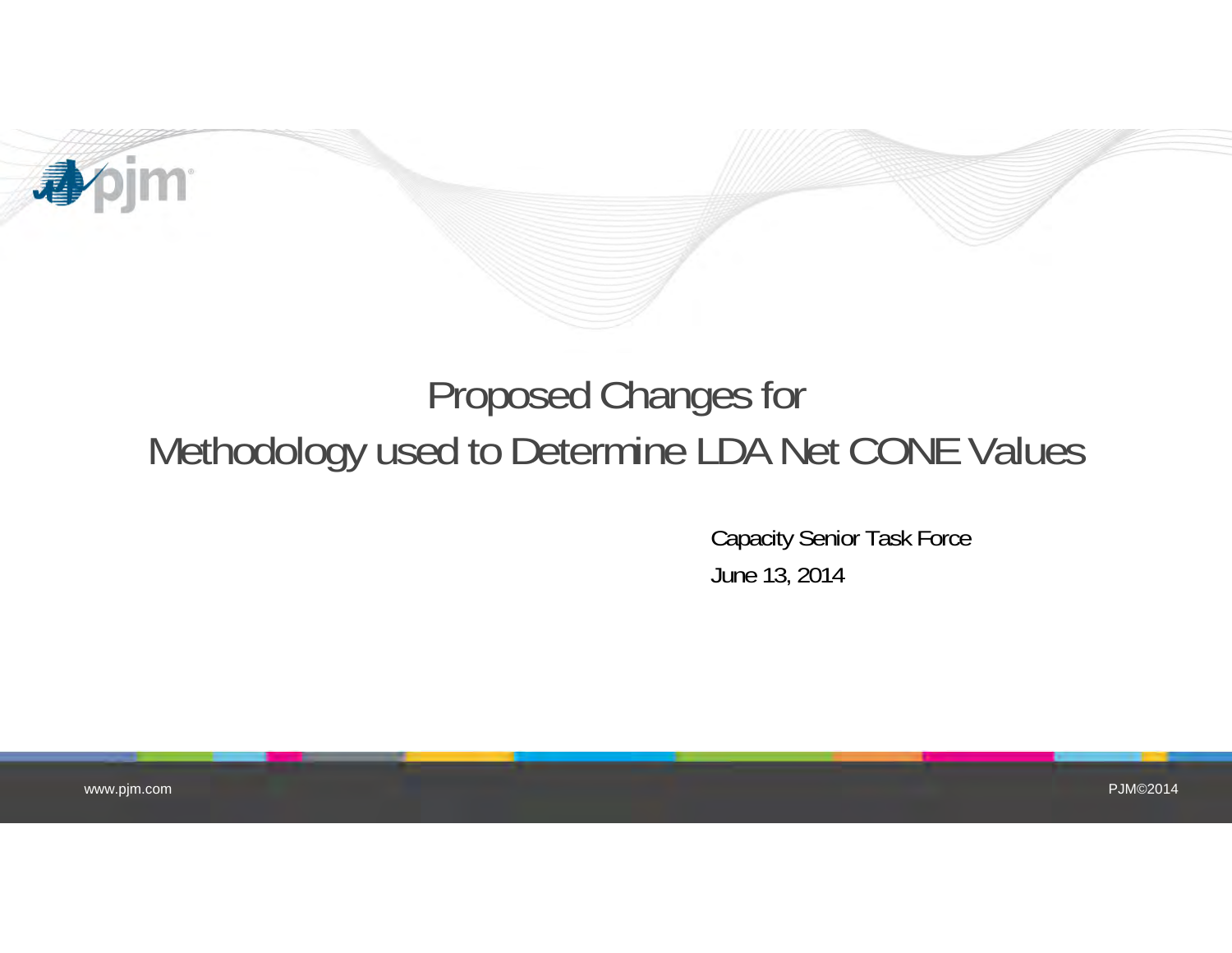

## Current Method used to DetermineRTO and LDA Net CONE Values

- • Sections 5.10(a)(iv) & (v) of Attachment DD describe current method used to determine the Gross CONE, Net EAS offset and the Net CONE for the PJM RTO Region and each modeled LDA
- • Current approach is illustrated on the following slides 3 thru 8 using the modeled LDAs and planning parameters of the 2017/18 BRA

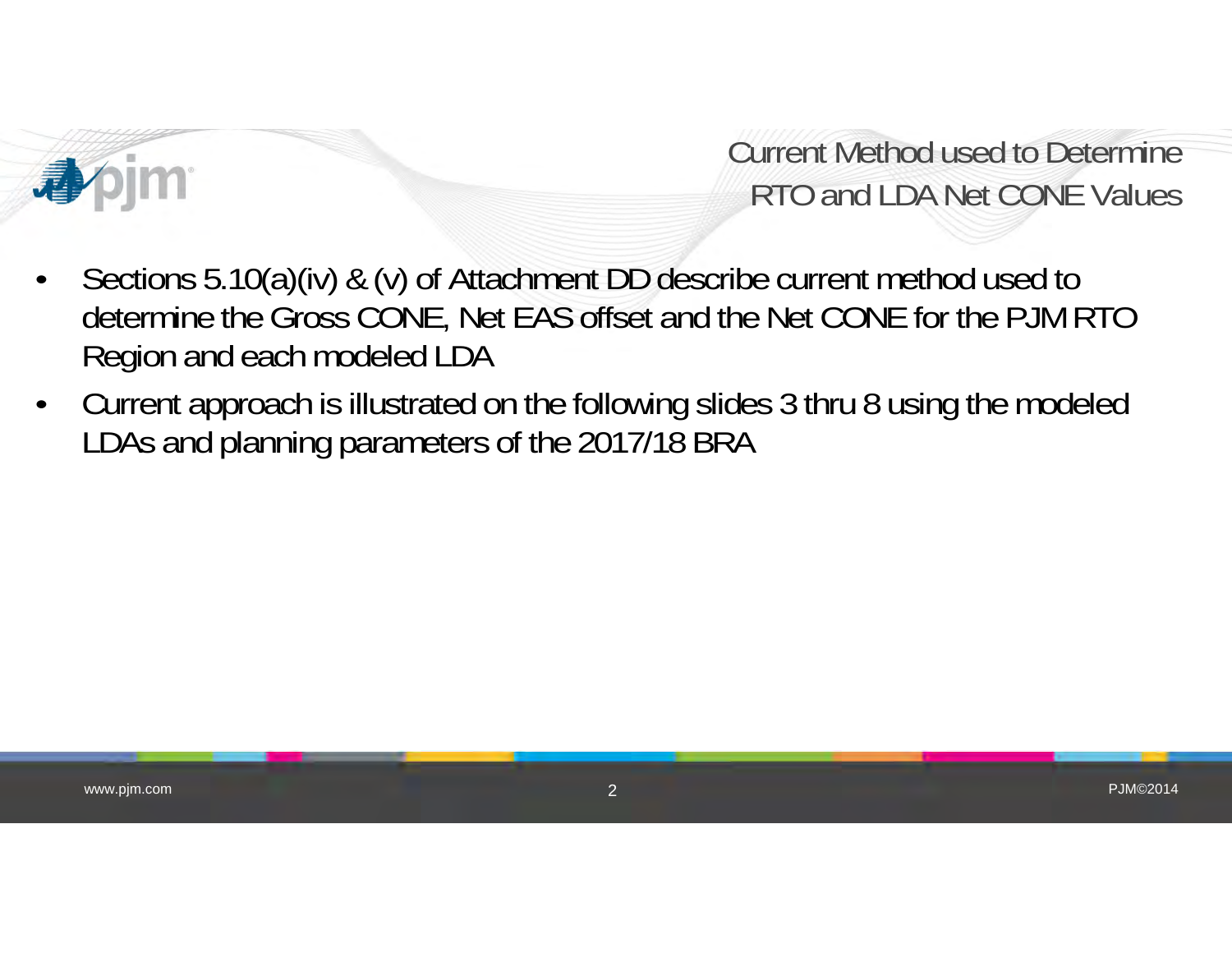|                                                                   | <b>Zones</b>                                                                                           | <b>Current</b><br><b>Gross CONE</b><br>$(S/MW-Yr)$<br>in 2017/18 dollars | <b>CONE Area Definitions</b><br>of Attachment DD, Section $5.10(a)(iv)$                                                                                                                                                             |
|-------------------------------------------------------------------|--------------------------------------------------------------------------------------------------------|--------------------------------------------------------------------------|-------------------------------------------------------------------------------------------------------------------------------------------------------------------------------------------------------------------------------------|
| <b>CONE Area 1</b><br><b>EMAAC Zones</b><br><b>CONE Area 2</b>    | AE<br><b>DPL</b><br><b>JCPL</b><br>PECO<br><b>PS</b><br><b>RECO</b><br><b>BGE</b><br><b>PEPCO</b>      | 156,881<br>146,348                                                       | A Gross CONE Value is specified for each of 5<br>CONE Areas and the PJM Region<br>Each zone is assigned to a CONE Area<br>$\bullet$<br>The CONE for each LDA is determined based on<br>$\bullet$<br>the zones that comprise the LDA |
| SWMAAC Zones<br><b>CONE Area 3</b><br><b>Rest of RTO</b><br>Zones | <b>AEP</b><br>Dayton<br>ComEd<br><b>APS</b><br><b>DOL</b><br><b>ATSI</b><br><b>DEOK</b><br><b>EKPC</b> | 143,670                                                                  | If an LDA combines zones with differing CONE<br>$\bullet$<br>values, the lowest such value is used                                                                                                                                  |
| <b>CONE Area 4</b><br><b>WMAAC Zones</b>                          | <b>PPL</b><br>MetEd<br>Penelec                                                                         | 150,718                                                                  |                                                                                                                                                                                                                                     |
| <b>CONE Area 5</b><br><b>PJM Region</b>                           | Dominion<br>N/A                                                                                        | 128,542<br>143,434                                                       | 3<br><b>PJM©2014</b>                                                                                                                                                                                                                |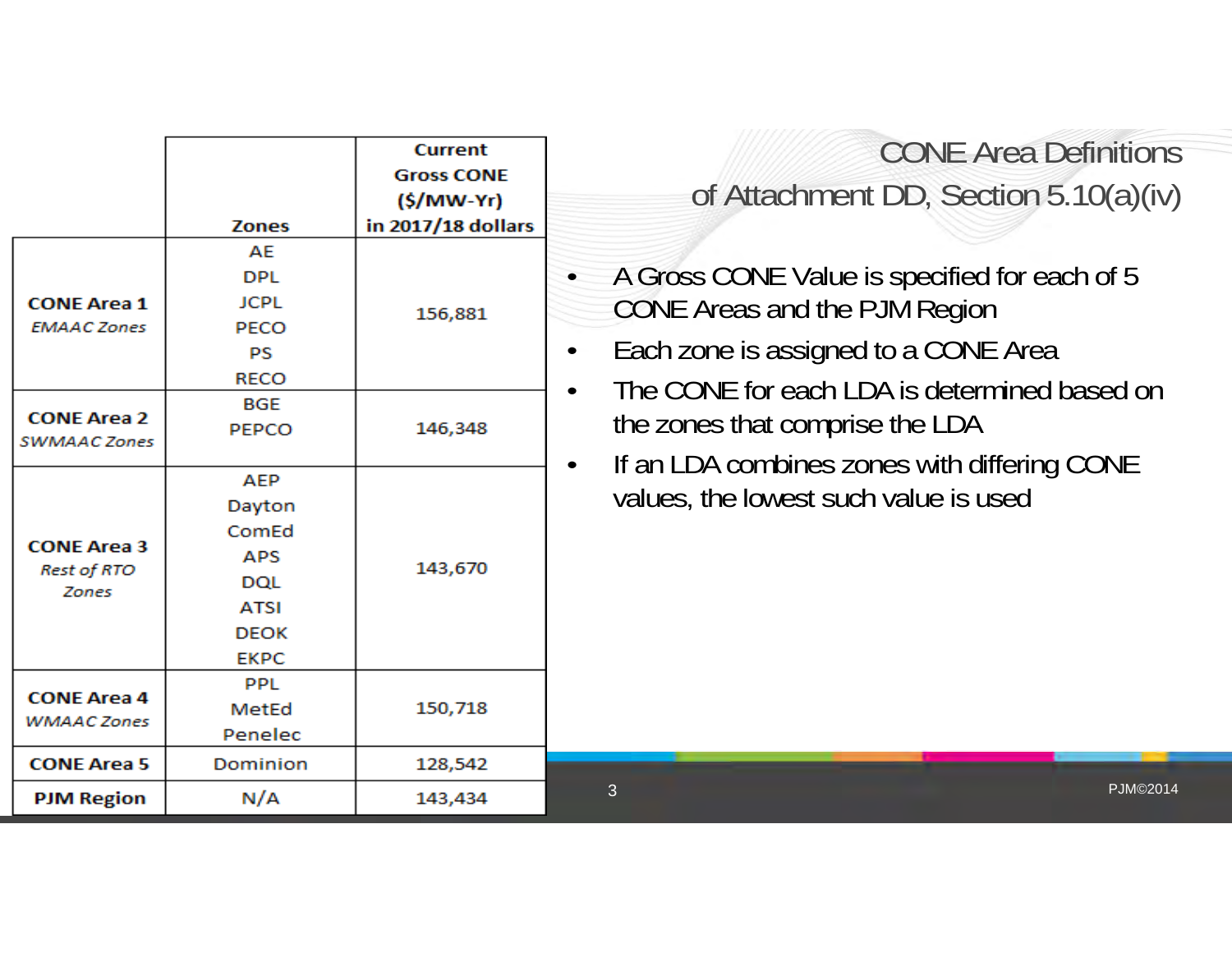|                                    |                                                         | <b>Zonal LMPs used</b> |  |
|------------------------------------|---------------------------------------------------------|------------------------|--|
|                                    | <b>Zones</b>                                            | for Net EAS            |  |
|                                    | AE                                                      |                        |  |
|                                    | <b>DPL</b>                                              |                        |  |
| <b>CONE Area 1</b>                 | <b>JCPL</b>                                             | AE                     |  |
| <b>EMAAC Zones</b>                 | PECO                                                    |                        |  |
|                                    | PS                                                      |                        |  |
|                                    | <b>RECO</b>                                             |                        |  |
|                                    | BGE<br><b>CONE Area 2</b><br><b>BGE</b><br><b>PEPCO</b> |                        |  |
|                                    |                                                         |                        |  |
| SWMAAC Zones                       |                                                         |                        |  |
|                                    | <b>AEP</b>                                              |                        |  |
|                                    | Dayton                                                  |                        |  |
|                                    | ComEd                                                   |                        |  |
| <b>CONE Area 3</b>                 | <b>APS</b>                                              | <b>ComEd</b>           |  |
| <b>Rest of RTO</b><br><b>Zones</b> | <b>DQL</b>                                              |                        |  |
|                                    | <b>ATSI</b>                                             |                        |  |
|                                    | <b>DEOK</b>                                             |                        |  |
|                                    | <b>EKPC</b>                                             |                        |  |
|                                    | <b>PPL</b>                                              |                        |  |
| <b>CONE Area 4</b>                 | MetEd                                                   | <b>MetEd</b>           |  |
| <b>WMAAC Zones</b>                 | Penelec                                                 |                        |  |
| <b>CONE Area 5</b>                 | Dominion                                                | <b>Dominion</b>        |  |
| <b>PJM Region</b>                  | N/A                                                     | <b>PJM Average</b>     |  |

## Net EAS For CONE AreaAttachment DD, Section 5.10(a)(v)

- Net EAS of the PJM Region and each CONE Area is determined as annual average net revenues from energy market for the reference resource during prior three-year calendar period
- • For PJM Region Net EAS, the Reference Resource is "dispatched" against actual PJM hourly average LMPs
- $\bullet$  For Net EAS of each CONE Area, Reference Resource is "dispatched" against actual hourly LMPs for zone in which Reference Resource was assumed to be installed for purposes of CONE estimate (table at left shows zones used to determine Net EAS for each CONE Area)

PJM©2014

4

•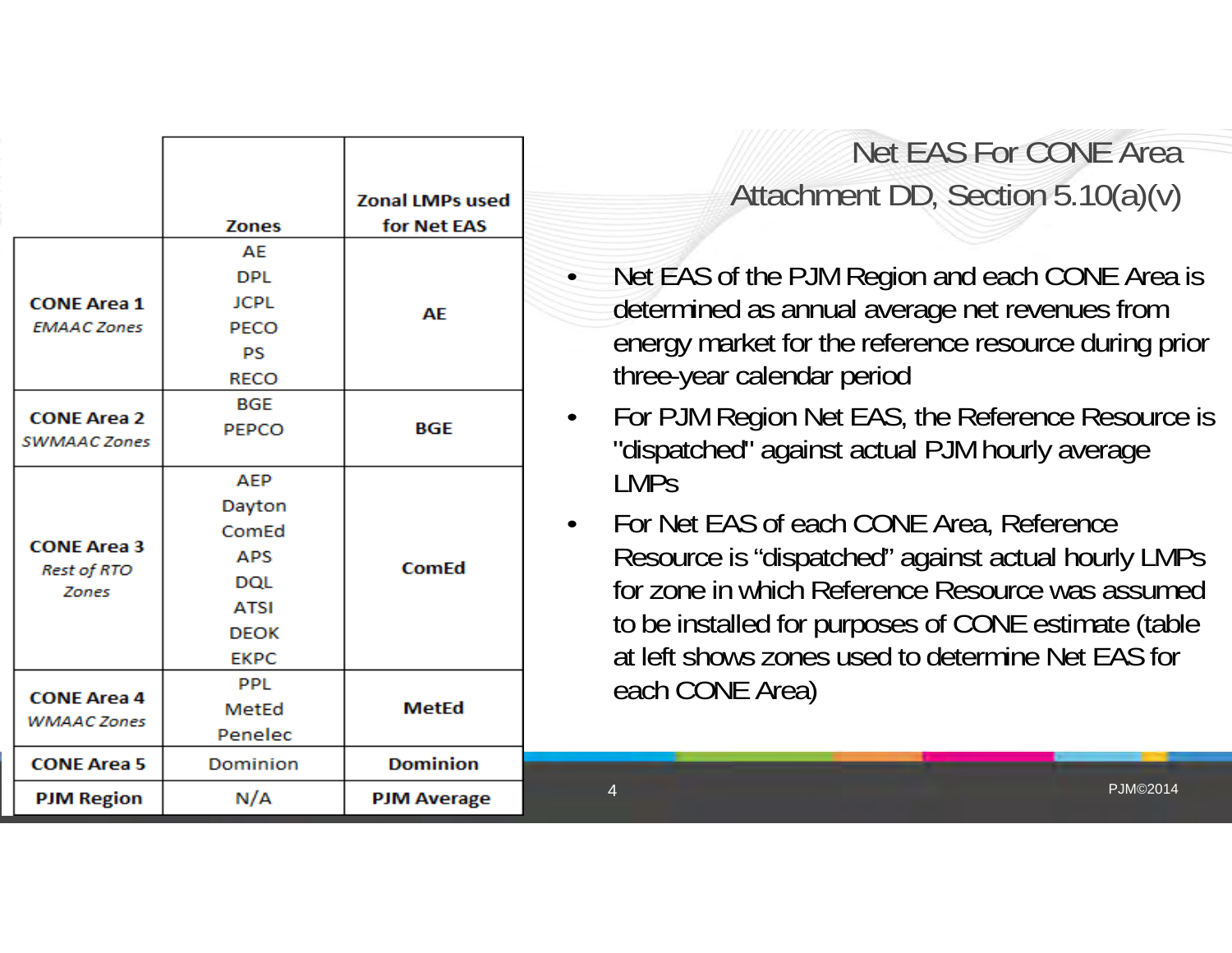

www.pji

Application of 5.10(a)(iv) & (v) in Determination of LDA Net CONE Values

|                                                   |                                                                                          |                                 |                              |            | <b>Net CONE</b> |                 |
|---------------------------------------------------|------------------------------------------------------------------------------------------|---------------------------------|------------------------------|------------|-----------------|-----------------|
|                                                   | Zones                                                                                    | <b>Gross CONE</b><br>(\$/MW-Yr) | <b>Net EAS</b><br>(\$/MW-Yr) | (\$/MW-Yr) | $(S/MW-Day)$    |                 |
| <b>CONE Area 1</b><br><b>EMAAC</b><br>Zones       | AE<br><b>DPL</b><br><b>JCPL</b><br><b>PECO</b><br><b>PS</b><br><b>RECO</b>               | 156,881                         | 30,885<br>(AE Zone)          | 125,996    | 345             |                 |
| <b>CONE Area 2</b><br><b>SWMAAC</b><br>Zones      | <b>BGE</b><br><b>PEPCO</b>                                                               | 146,348                         | 38,559<br>(BGE Zone)         | 107,789    | 295             |                 |
| <b>CONE Area 3</b><br><b>Rest of RTO</b><br>Zones | AEP<br>Dayton<br>ComEd<br>APS<br><b>DQL</b><br><b>ATSI</b><br><b>DEOK</b><br><b>EKPC</b> | 143,670                         | 14,960<br>(ComEd Zone)       | 128,710    | 353             |                 |
| <b>CONE Area 4</b><br><b>WMAAC</b><br>Zones       | <b>PPL</b><br>MetEd<br>Penelec                                                           | 150,718                         | 28,651<br>(MetEd Zone)       | 122,067    | 334             |                 |
| <b>CONE Area 5</b>                                | Dominion                                                                                 | 128,542                         | 28,691<br>(Dom Zone)         | 99,851     | 274             |                 |
| <b>PJM Region</b>                                 | N/A                                                                                      | 143,434                         | 22,423<br>(PJM Avg LMP)      | 121,011    | 332             | <b>PJM©2014</b> |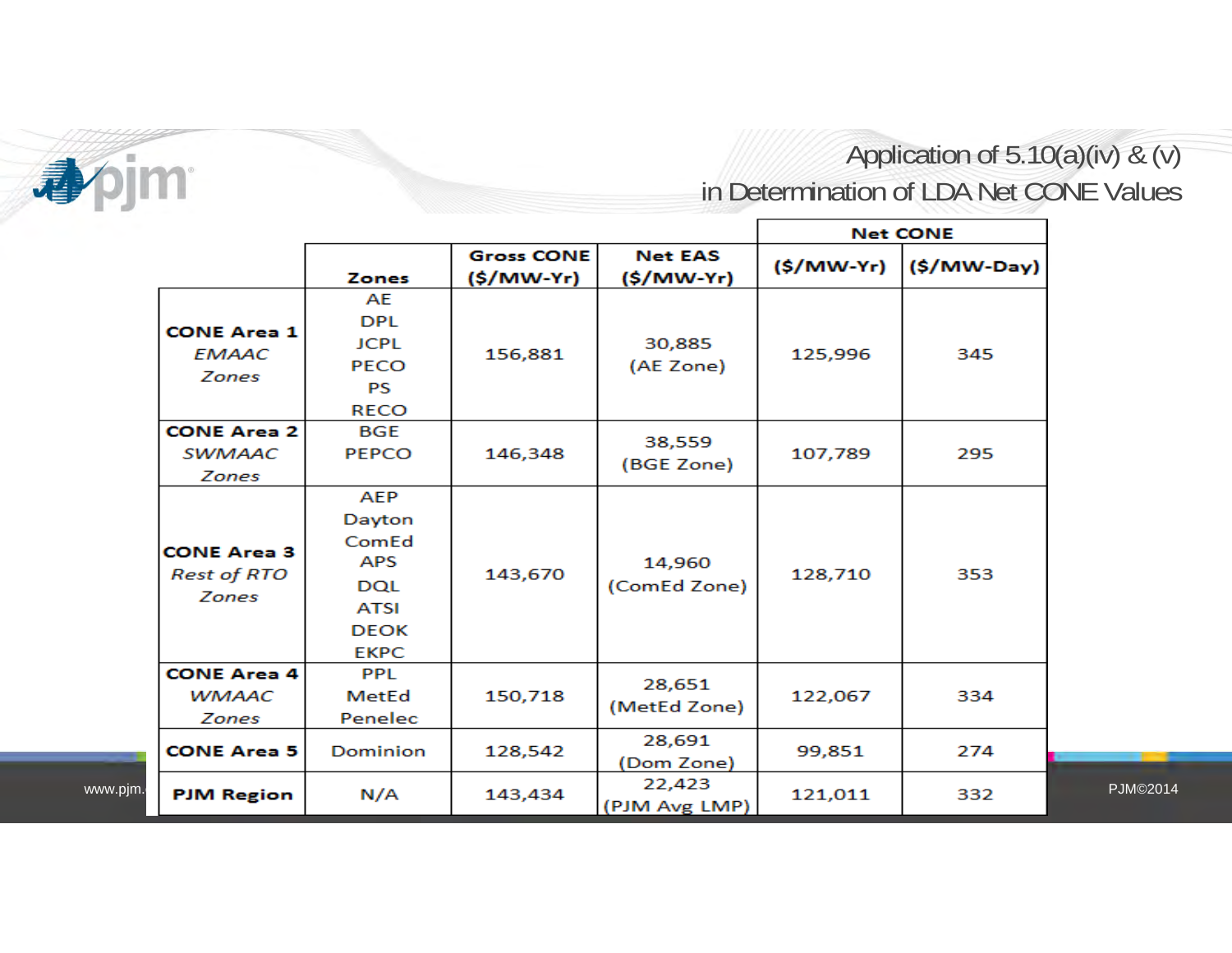| <b>LDAs Modeled</b> |                                                      | <b>Zonal LMP used in Net EAS</b> |
|---------------------|------------------------------------------------------|----------------------------------|
| in 17/18 BRA        | <b>Applicable CONE Area</b>                          | <b>Determination</b>             |
| <b>RTO</b>          | <b>PJM Region CONE</b>                               | <b>PJM</b>                       |
| <b>MAAC</b>         | <b>CONE Area 2</b><br>(lower of CONE Area 1, 2 or 4) | <b>BGE</b>                       |
| <b>EMAAC</b>        | <b>CONE Area 1</b>                                   | <b>AECO</b>                      |
| <b>SWMAAC</b>       | <b>CONE Area 2</b>                                   | <b>BGE</b>                       |
| <b>PSEG</b>         | <b>CONE Area 1</b>                                   | <b>AECO</b>                      |
| <b>PS-North</b>     | <b>CONE Area 1</b>                                   | <b>AECO</b>                      |
| DPL-South           | <b>CONE Area 1</b>                                   | <b>AECO</b>                      |
| <b>ATSI</b>         | <b>CONE Area 3</b>                                   | ComED                            |
| Cleveland           | <b>CONE Area 3</b>                                   | ComED                            |
| ComEd               | <b>CONE Area 3</b>                                   | ComED                            |
| <b>PPL</b>          | <b>CONE Area 4</b>                                   | Met-Ed                           |
| <b>BGE</b>          | <b>CONE Area 2</b>                                   | <b>BGE</b>                       |
| <b>PEPCO</b>        | <b>CONE Area 2</b>                                   | <b>BGE</b>                       |

Application of  $5.10(a)(iv)$  &  $(v)$ in Determination of LDA Net CONE Values (cont.)

 Using 17/18 BRA LDAs as example, LDA Net CONE values are determined based on the CONE Area and Net EAS mapping shown to left

 For LDAs that comprise multiple zones, current method uses Net EAS based on average hourly LMP of a single zone

 For zonal or sub-zonal LDAs, current method uses Net EAS based on average hourly LMP of a single zone that may differ from the LDA zone

 $6$  PJM©2014

6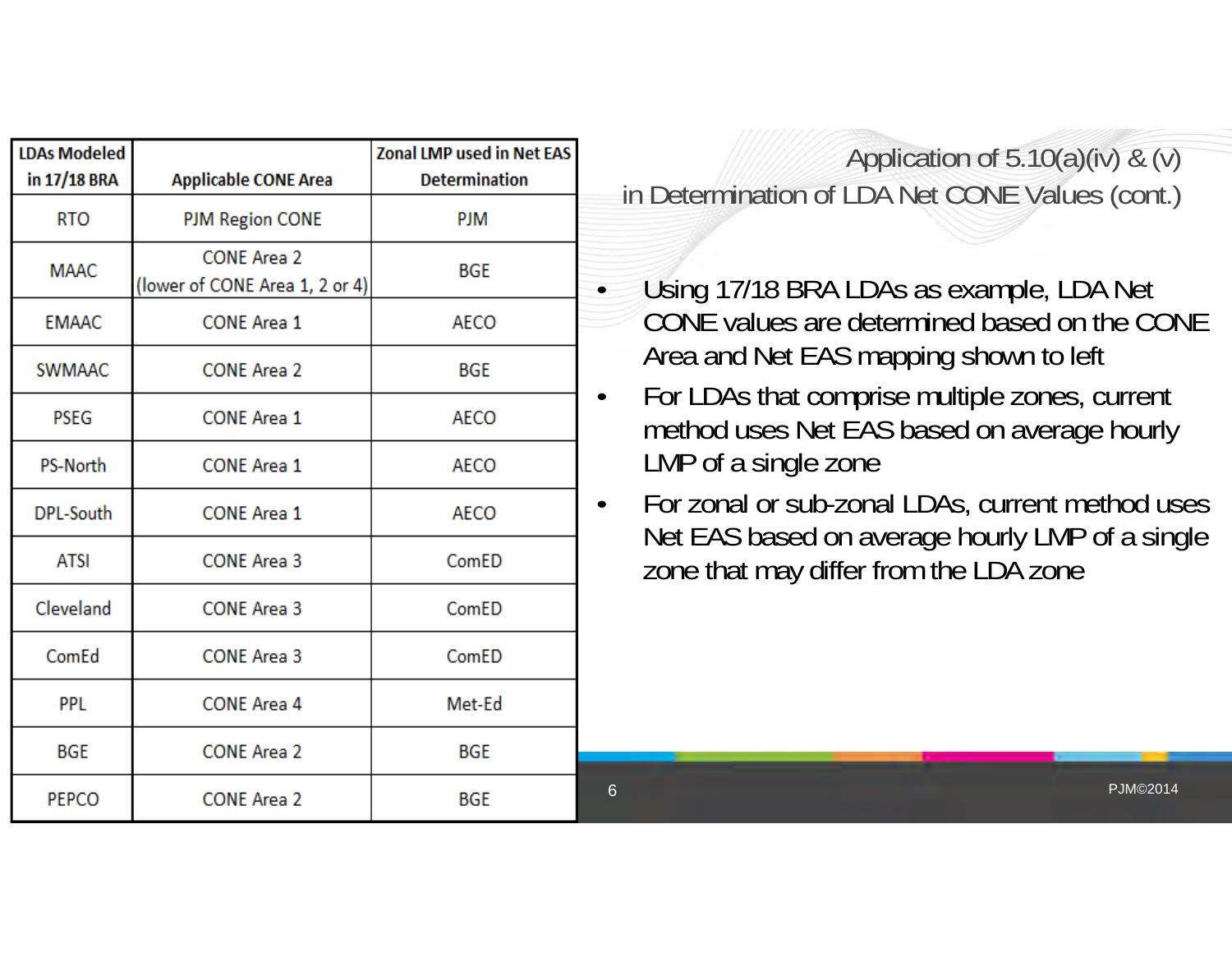| <b>LDAs Modeled in</b><br>17/18 BRA | <b>Gross CONE</b><br>(\$/MW-YR) | <b>Net EAS</b><br>$(S/MW-YR)$ | <b>Net CONE</b><br>$(S/MW$ -Day) |  |
|-------------------------------------|---------------------------------|-------------------------------|----------------------------------|--|
| <b>RTO</b>                          | \$143,434                       | \$22,423                      | \$332                            |  |
|                                     | (PJM Region CONE)               | (PJM AVG LMP)                 |                                  |  |
| <b>MAAC</b>                         | \$146,348                       | \$38,559                      | \$295                            |  |
|                                     | (CONE Areas 1, 2 or 4)          | (BGE Zone)                    |                                  |  |
| <b>EMAAC</b>                        | \$156,881                       | \$30,885                      | \$345                            |  |
|                                     | (CONE Area 1)                   | (AE Zone)                     |                                  |  |
| <b>SWMAAC</b>                       | \$146,348                       | \$38,559<br>\$295             |                                  |  |
|                                     | (CONE Area 2)                   | <b>BGE Zone)</b>              |                                  |  |
| <b>PSEG</b>                         | \$156,881                       | \$30,885<br>\$345             |                                  |  |
|                                     | (CONE Area 1)                   | (AE Zone)                     |                                  |  |
| <b>PS-North</b>                     | \$156,881                       | \$30,885                      | \$345                            |  |
|                                     | (CONE Area 1)                   | (AE Zone)                     |                                  |  |
| <b>DPL-South</b>                    | \$156,881                       | \$30,885                      | \$345                            |  |
|                                     | (CONE Area 1)                   | (AE Zone)                     |                                  |  |
| <b>ATSI</b>                         | \$143,670                       | \$14,960                      | \$353                            |  |
|                                     | (CONE Area 3)                   | (ComEd Zone)                  |                                  |  |
| <b>Cleveland</b>                    | \$143,670                       | \$14,960                      | \$353                            |  |
|                                     | (CONE Area 3)                   | (ComEd Zone)                  |                                  |  |
| ComEd                               | \$143,670                       | \$14,960                      | \$353                            |  |
|                                     | (CONE Area 3)                   | (ComEd Zone)                  |                                  |  |
| <b>PPL</b>                          | \$150,718                       | \$28,651                      | \$334                            |  |
|                                     | (CONE Area 4)                   | (MetEd Zone)                  |                                  |  |
| <b>BGE</b>                          | \$146,348                       | \$38,559                      | \$295                            |  |
|                                     | (CONE Area 2)                   | (BGE Zone)                    |                                  |  |
| <b>PEPCO</b>                        | \$146,348                       | \$38,559                      | \$295                            |  |
|                                     | (CONE Area 2)                   | (BGE Zone)                    |                                  |  |

 Table at left shows Net CONE values and basis for Net CONE values for RTO and each LDA odeled in the 2017/18 RA using current methodology of Net CONE determination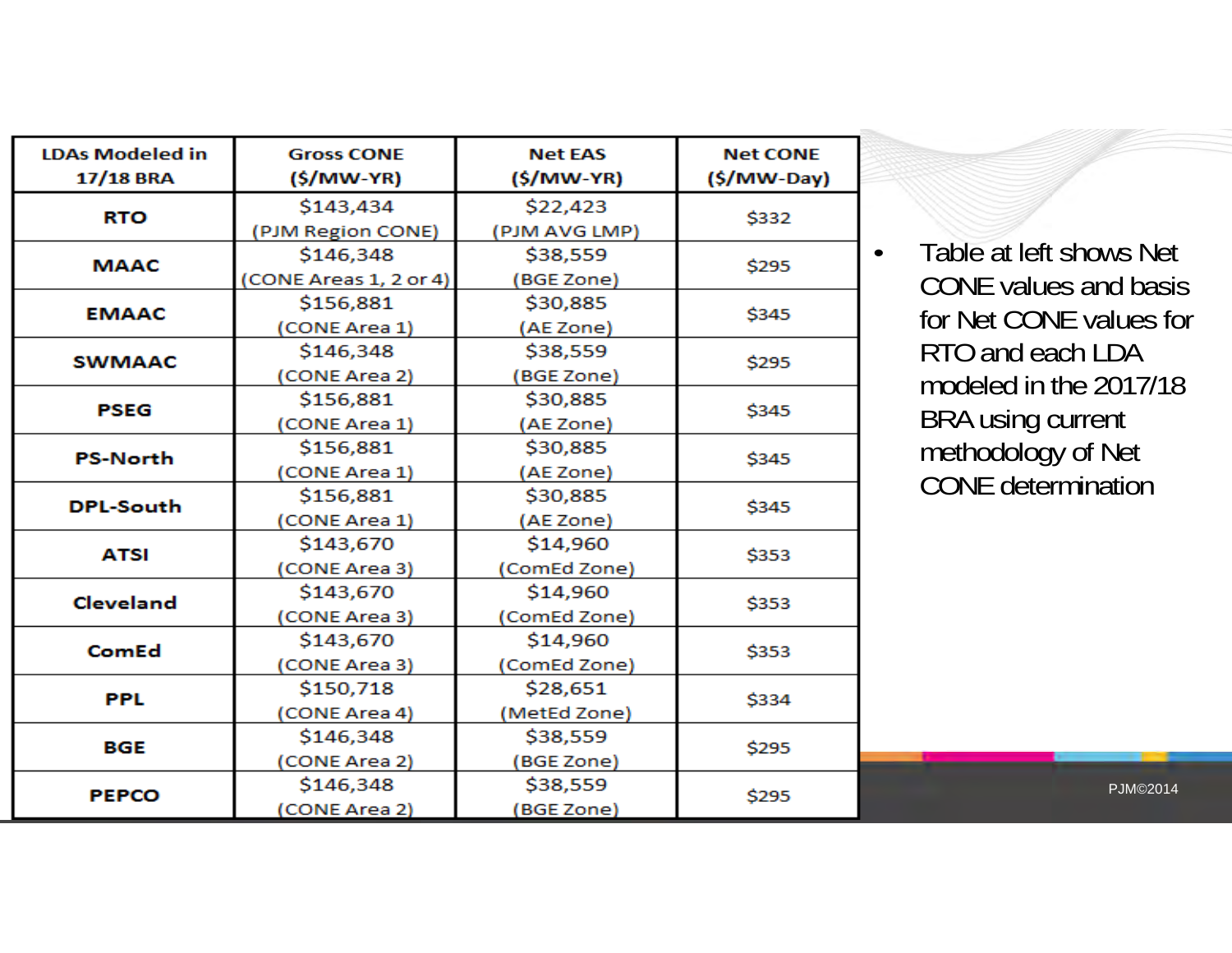

Negative Aspects of Current Method of Determination of LDA Net CONE Values

- • Net CONE values of larger LDAs that comprise multiple zones based on a Net EAS offset determined using actual hourly LMP of a single zone within that LDA
- • Net CONE values of zonal or sub-zonal LDAs may be based on a Net EAS offset determined using actual hourly LMP of a zone that differs from the LDA zone
- • Net CONE of constrained LDAs may be lower than Net CONE of parent LDA resulting in down-shift of LDA VRR curve relative to parent VRR curve
	- – Weakens the capacity market price signals for constrained LDAs by offsetting the locational investments signals created by EAS prices
	- an over-estimated Net EAS of the constrained LDA can translate to disproportionate under-procurement and reliability consequence for the constrained LDA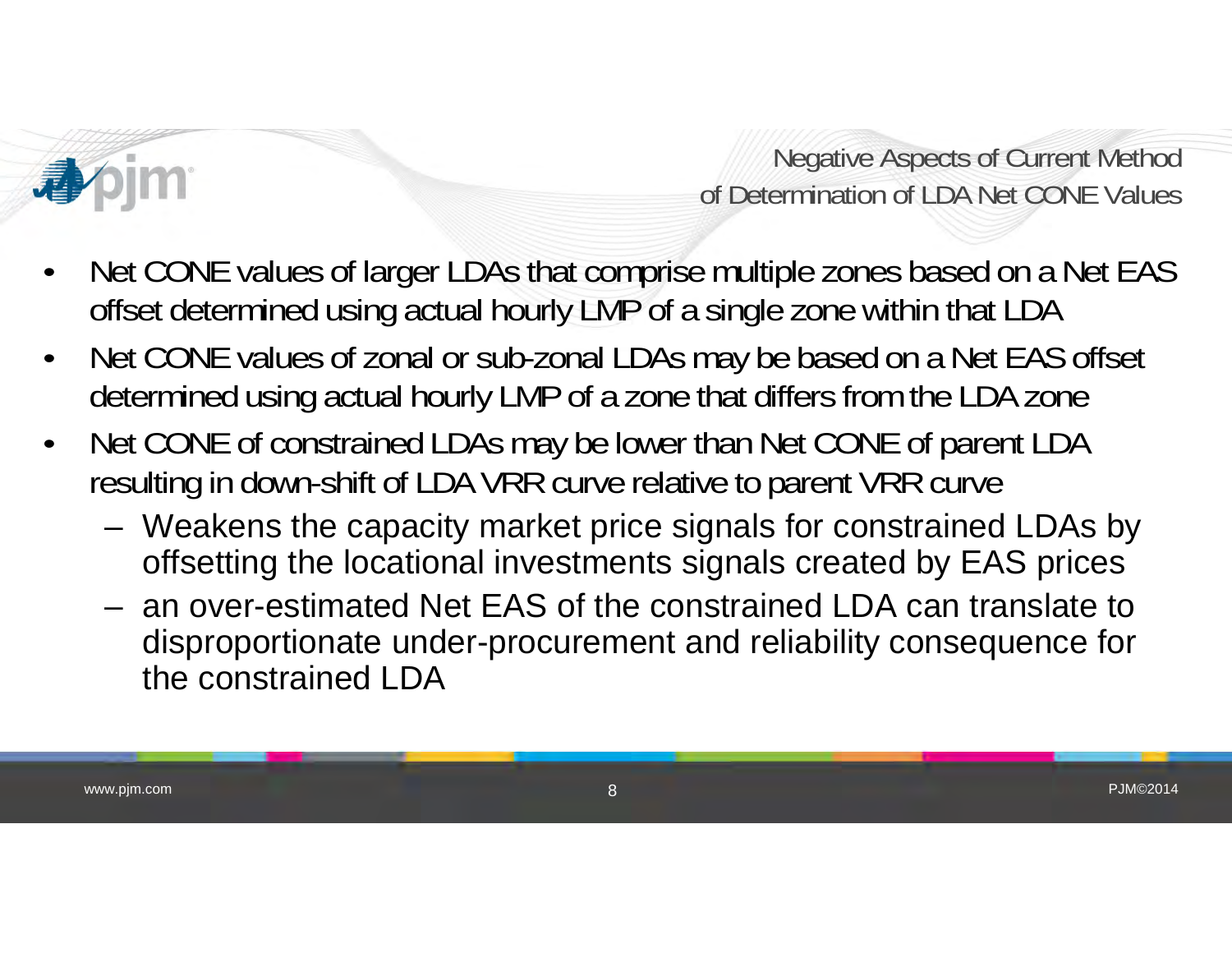

Recommended Change to Method used to Determine LDA Net CONE Values

- 1. Calculate a Net CONE for each zone using the Gross CONE of the CONE area to which the zone is assigned minus the Net EAS of the zone as determined by "dispatch" of the Reference Resource against the actual hourly LMPs for that zone
- 2. Set the Net CONE of each zonal and sub-zonal LDA to the applicable zonal Net CONE; and set the Net CONE of LDAs that comprise more than one zone to the average of the zonal Net CONE values of all zones in the LDA
- 3. If the Net CONE of an LDA is lower than the Net CONE of the immediatelyhigher parent LDA then substitute with the Net CONE of the Parent LDA

Recommended method is illustrated on the following slides 10 thru 14 using the modeled LDAs and planning parameters of the 2017/18 BRA

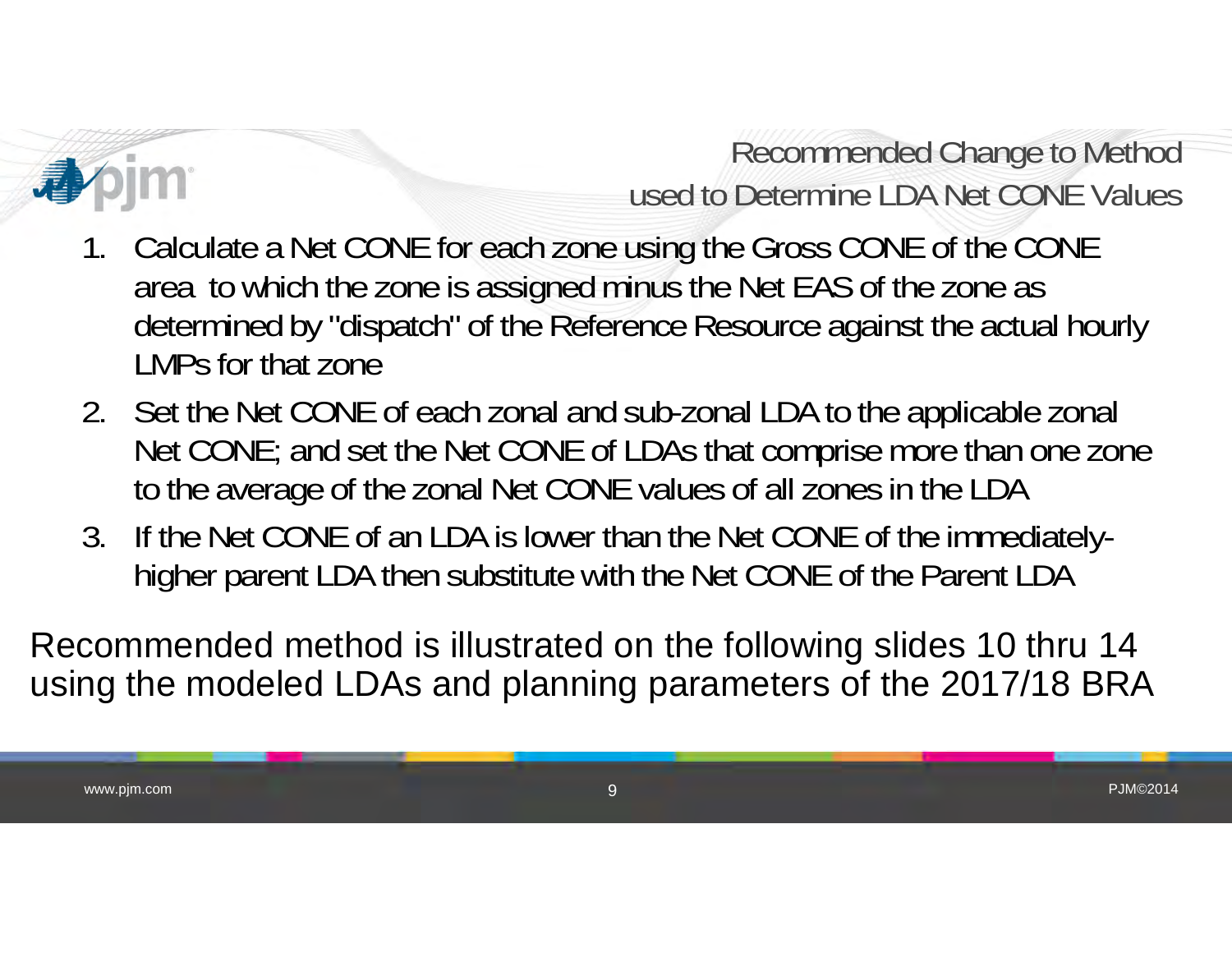|                     |                             |                                  |          |            | <b>Net CONE</b> |
|---------------------|-----------------------------|----------------------------------|----------|------------|-----------------|
|                     | <b>Gross CONE</b>           | <b>Zonal Net EAS</b>             |          |            |                 |
|                     | (\$/MW-Yr)                  | $(S/MW-Yr)$                      |          | (\$/MW-Yr) | $(S/MW$ -Day)   |
|                     |                             | <b>RECO</b>                      | \$26,282 | \$130,599  | \$358           |
|                     |                             | PS                               | \$27,440 | \$129,441  | \$355           |
|                     |                             | PECO                             | \$30,337 | \$126,544  | \$347           |
| <b>CONE Area 1</b>  | \$156,881                   | AE                               | \$30,885 | \$125,996  | \$345           |
| <b>EMAAC Zones</b>  |                             | <b>JCPL</b>                      | \$31,206 | \$125,675  | \$344           |
|                     |                             | <b>DPL</b>                       | \$34,345 | \$122,536  | \$336           |
|                     |                             | <b>AVERAGE EMAAC Zones</b>       | \$30,082 | \$126,799  | \$347           |
|                     |                             | <b>PEPCO</b>                     | \$35,390 | \$110,958  | \$304           |
| <b>CONE Area 2</b>  | \$146,348                   | <b>BGE</b>                       | \$38,559 | \$107,789  | \$295           |
| <b>SWMAAC Zones</b> |                             |                                  |          |            |                 |
|                     | <b>AVERAGE SWMAAC Zones</b> |                                  | \$36,974 | \$109,374  | \$300           |
|                     |                             | <b>PPL</b>                       | \$27,824 | \$122,894  | \$337           |
| <b>CONE Area 4</b>  | \$150,718                   | Penelec                          | \$28,000 | \$122,718  | \$336           |
| <b>WMAAC Zones</b>  |                             | MetEd                            | \$28,651 | \$122,067  | \$334           |
|                     | <b>AVERAGE WMAAC Zones</b>  |                                  | \$28,158 | \$122,560  | \$336           |
|                     |                             | <b>AVERAGE of All MAAC Zones</b> |          | \$122,474  | \$336           |

#### Calculate Net CONE for each Zone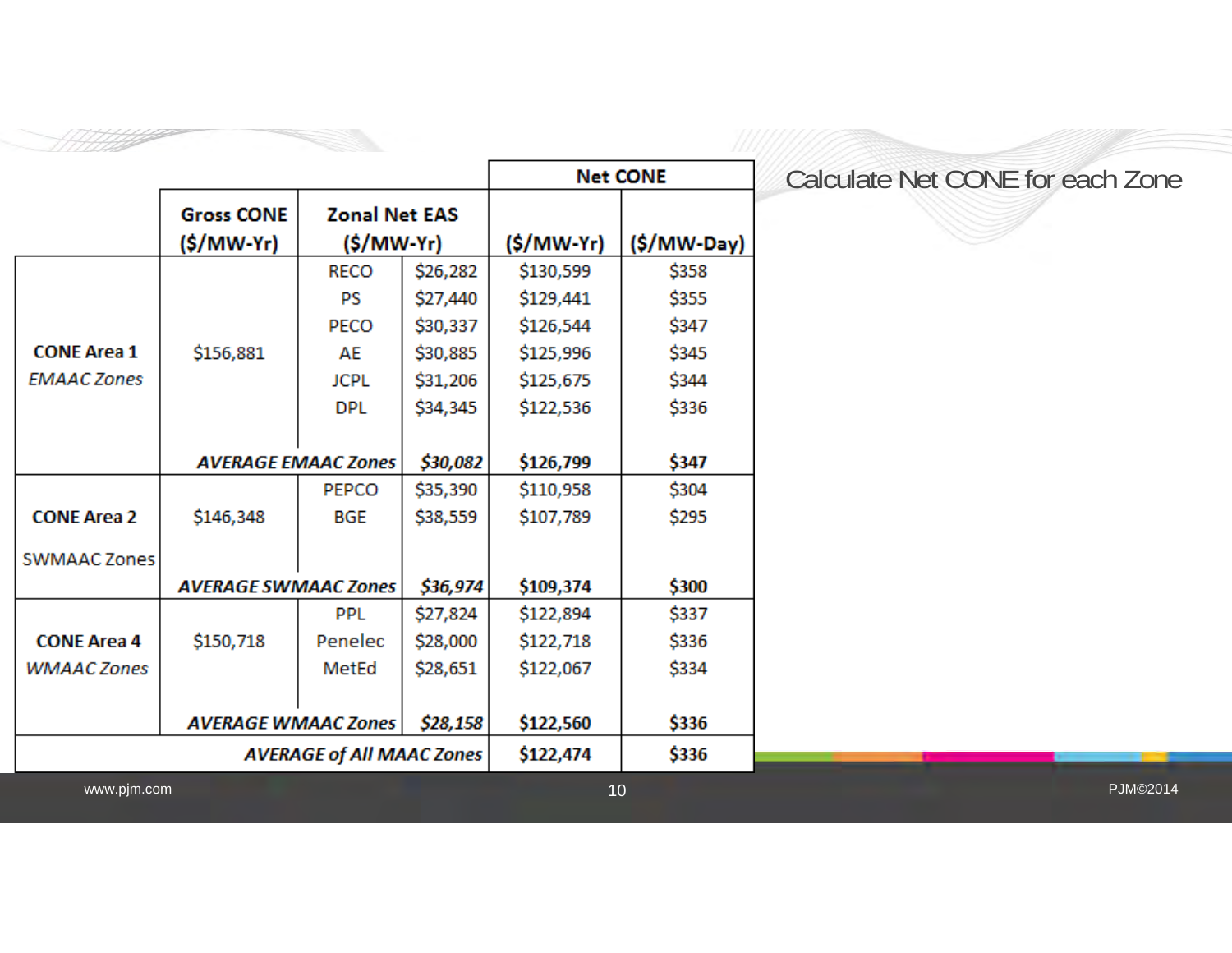|                    |                   |                      |          |             | <b>Net CONE</b> |
|--------------------|-------------------|----------------------|----------|-------------|-----------------|
|                    | <b>Gross CONE</b> | <b>Zonal Net EAS</b> |          |             |                 |
|                    | $(S/MW-Yr)$       | (\$/MW-Yr)           |          | $(S/MW-Yr)$ | (\$/MW-Day)     |
|                    |                   | ComEd                | \$14,960 | \$128,710   | \$353           |
|                    |                   | AEP                  | \$18,837 | \$124,833   | \$342           |
|                    |                   | Dayton               | \$19,784 | \$123,886   | \$339           |
| <b>CONE Area 3</b> | \$143,670         | DQL                  | \$21,565 | \$122,105   | \$335           |
| Rest of RTO        |                   | APS                  | \$25,179 | \$118,491   | \$325           |
| Zones              |                   | ATSI                 | \$21,613 | \$122,057   | \$334           |
|                    |                   | DEOK                 | *        |             |                 |
|                    |                   | <b>EKPC</b>          | *        |             |                 |
| <b>CONE Area 5</b> | \$128,542         | Dom                  | \$28,691 | \$99,851    | \$274           |
| DOM Zone           |                   |                      |          |             |                 |
| <b>RTO Region</b>  | \$143,434         | PJM Avg LMP          | \$22,423 | \$121,011   | \$332           |

 $*$  Not available for full 3-year period

7711112

#### Calculate Net CONE for each Zone (cont.)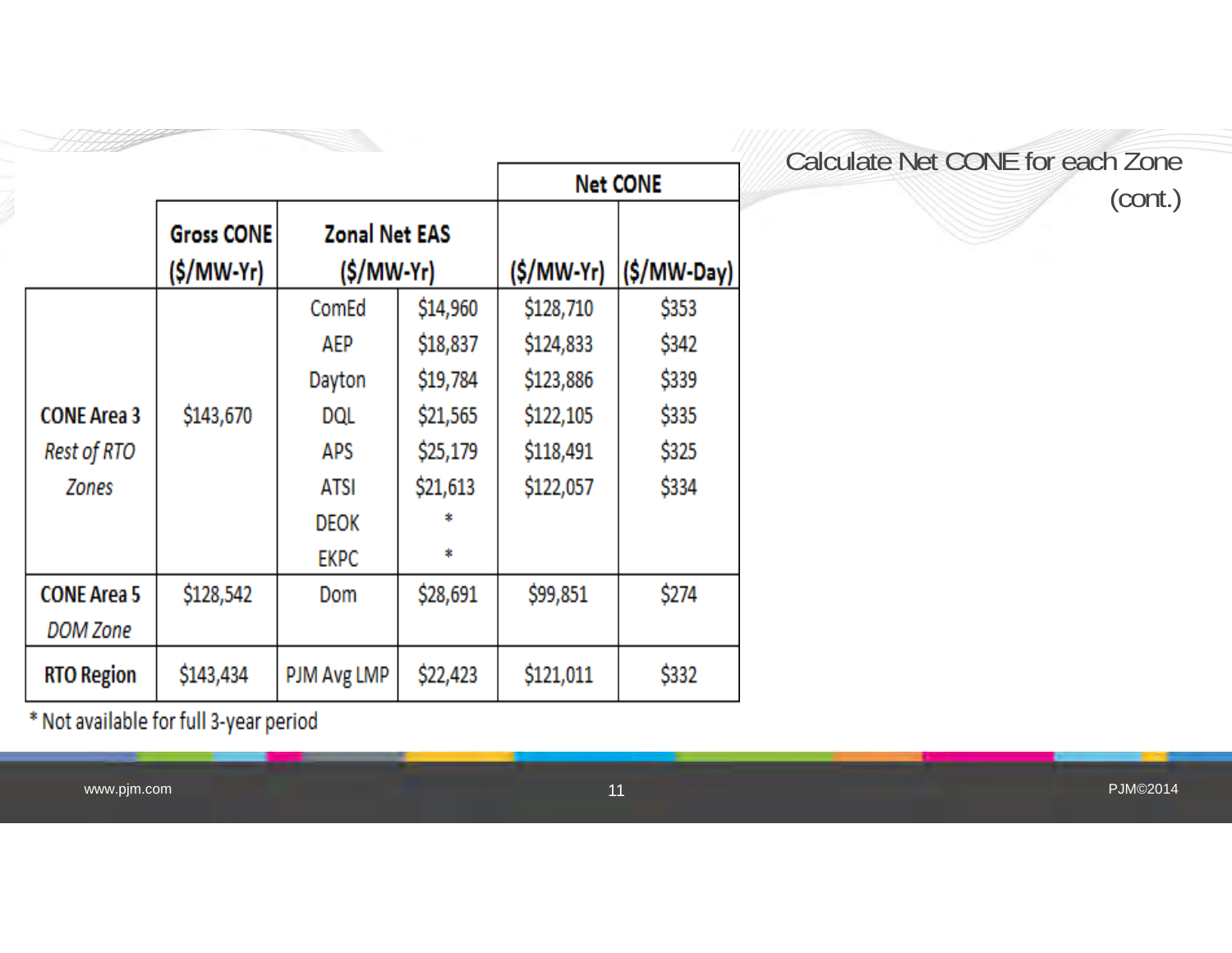| <b>LDAs Modeled in</b><br>17/18 BRA | <b>Gross CONE</b><br>$(S/MW-YR)$ | <b>Net EAS</b><br>$(S/MW-YR)$            | <b>Direct</b><br><b>Net CONE</b><br>$(S/MW$ -Day) | <b>Net CONE</b><br>after Reset<br>$(S/MW$ -Day) | Proposed Method for Determination<br>of LDA Net CONE Values           |
|-------------------------------------|----------------------------------|------------------------------------------|---------------------------------------------------|-------------------------------------------------|-----------------------------------------------------------------------|
| <b>RTO</b>                          | \$143,434<br>(PJM Region CONE)   | \$22,423<br>(PJM AVG LMP)                | \$332                                             | \$332                                           | Table at left shows Net CONE value                                    |
| <b>MAAC</b>                         |                                  | Use Average Net CONE of All MAAC Zones   | \$336                                             | \$336                                           | and basis for Net CONE values for                                     |
| <b>EMAAC</b>                        |                                  | Use Average Net CONE of All EMAAC Zones  | \$347                                             | \$347                                           | RTO and each LDA modeled in the<br>2017/18 BRA using proposed meth    |
| <b>SWMAAC</b>                       |                                  | Use Average Net CONE of All SWMAAC Zones | \$300                                             | 336<br>(Reset to MAAC)                          | of Net CONE determination                                             |
| <b>PSEG</b>                         | \$156,881<br>(CONE Area 1)       | \$27,439<br>(PSEG Zone)                  | \$355                                             | \$355                                           | for LDAs that comprise multiple<br>$\bullet$                          |
| <b>PS-North</b>                     | \$156,881<br>(CONE Area 1)       | \$27,439<br>(PSEG Zone)                  | \$355                                             | \$355                                           | zones, the Net CONE is based on<br>average Net CONE of all zones with |
| <b>DPL-South</b>                    | \$156,881<br>(CONE Area 1)       | \$34,345<br>(DPL Zone)                   | \$336                                             | \$347<br>(Reset to EMAAC)                       | the LDA                                                               |
| <b>ATSI</b>                         | \$143,670<br>(CONE Area 3)       | \$21,613<br>(ATSI Zone)                  | \$334                                             | \$334                                           | for zonal or sub-zonal LDAs, the N<br>$\bullet$                       |
| Cleveland                           | \$143,670<br>(CONE Area 3)       | \$21,613<br>(ATSI Zone)                  | \$334                                             | \$334                                           | CONE is based on Net CONE of the<br>zone                              |
| ComEd                               | \$143,670<br>(CONE Area 3)       | \$14,960<br>(ComEd Zone)                 | \$353                                             | \$353                                           | Compare to values and basis for<br>$\bullet$                          |
| <b>PPL</b>                          | \$150,718<br>(CONE Area 4)       | \$27,824<br>(PPL Zone)                   | \$337                                             | \$337                                           | values of current method of slide 7                                   |
| <b>BGE</b>                          | \$146,348<br>(CONE Area 2)       | \$38,559<br>(BGE Zone)                   | \$295                                             | \$336<br>(Reset to MAAC)                        |                                                                       |
| <b>PEPCO</b>                        | \$146,348<br>(CONE Area 2)       | \$35,390<br>(PEPCO Zone)                 | \$304                                             | \$336<br>(Reset to MAAC)                        | <b>PJM©2014</b>                                                       |

 Table at left shows Net CONE values and basis for Net CONE values for RTO and each LDA modeled in the 2017/18 BRA using proposed method of Net CONE determination

- for LDAs that comprise multiple zones, the Net CONE is based on average Net CONE of all zones within the LDA
- for zonal or sub-zonal LDAs, the Net CONE is based on Net CONE of that zone
- Compare to values and basis for values of current method of slide 7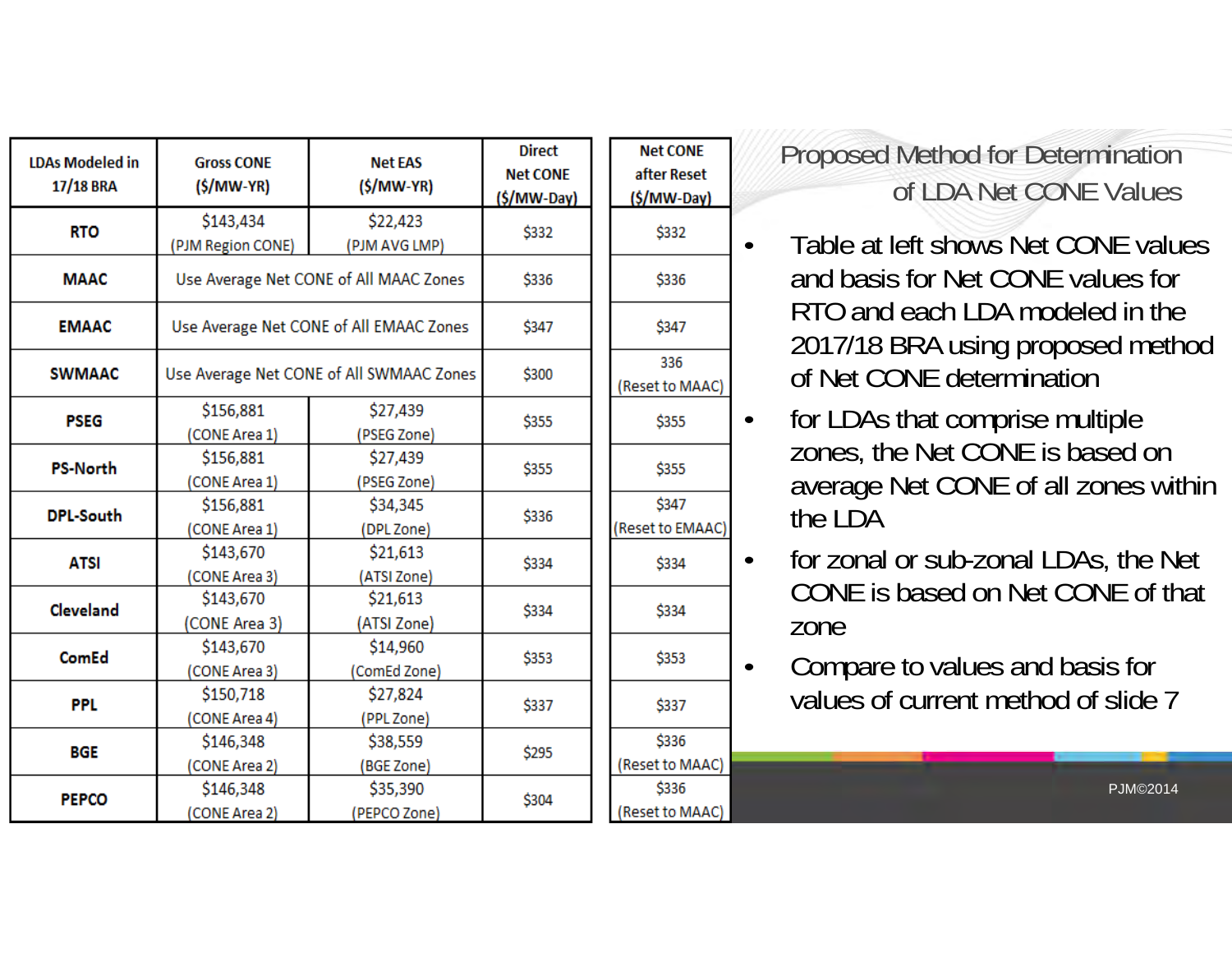|                                     |                       | Net CONE (\$/MW-Day)   |
|-------------------------------------|-----------------------|------------------------|
| <b>LDAs Modeled in</b><br>17/18 BRA | <b>Current Method</b> | <b>Proposed Method</b> |
| <b>RTO</b>                          | \$332                 | \$332                  |
| <b>MAAC</b>                         | \$295                 | \$336                  |
| <b>EMAAC</b>                        | \$345                 | \$347                  |
| <b>SWMAAC</b>                       | \$295                 | \$336                  |
| <b>PSEG</b>                         | \$345                 | \$355                  |
| <b>PS-North</b>                     | \$345                 | \$355                  |
| <b>DPL-South</b>                    | \$345                 | \$347                  |
| <b>ATSI</b>                         | \$353                 | \$334                  |
| <b>Cleveland</b>                    | \$353                 | \$334                  |
| ComEd                               | \$353                 | \$353                  |
| <b>PPL</b>                          | \$334                 | \$337                  |
| <b>BGE</b>                          | \$295                 | \$336                  |
| <b>PEPCO</b>                        | \$295                 | \$336                  |

### 2017/18 Net CONE Values Current Method versus Proposed Method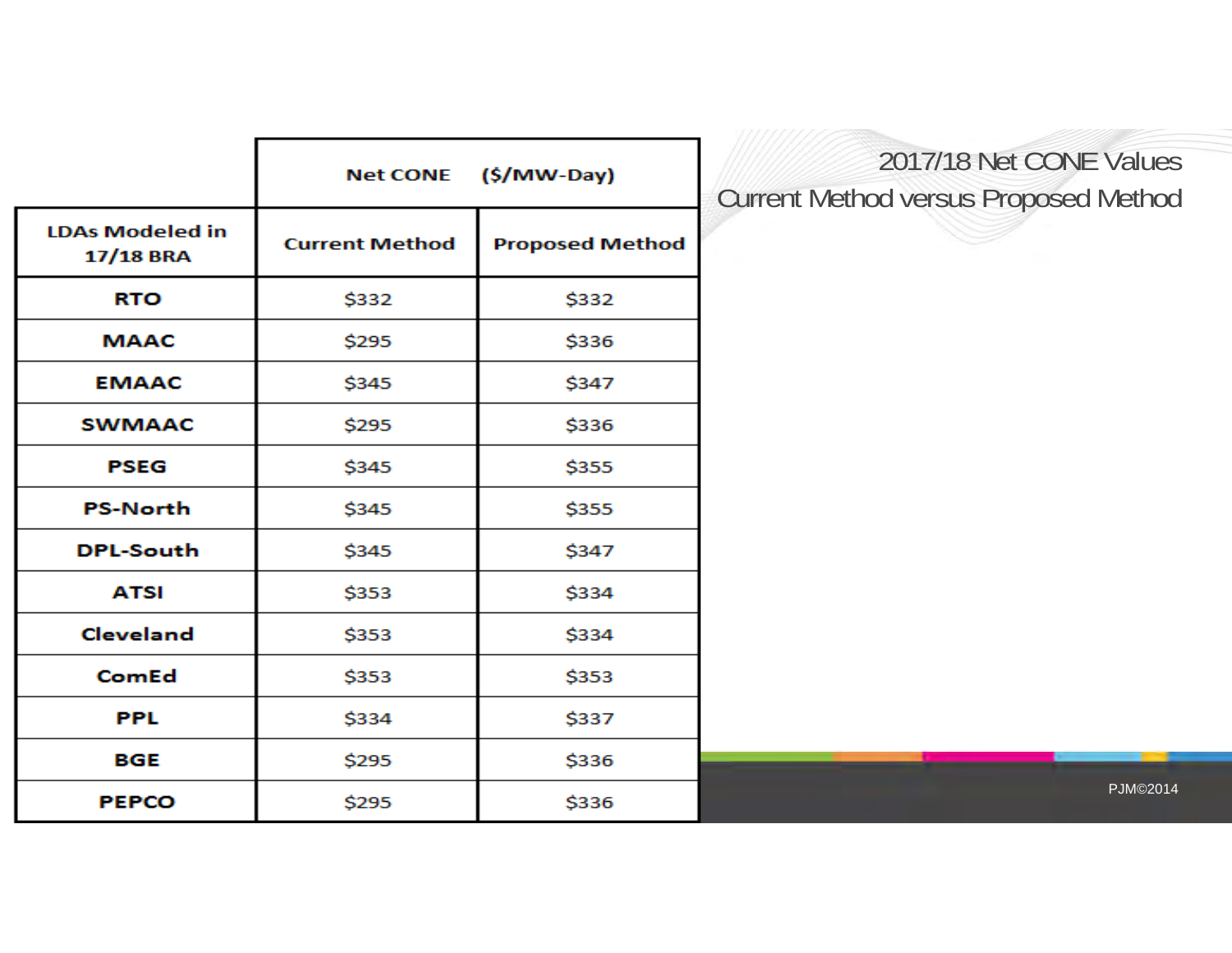

Benefits of Proposed Method versus Current Method

- • Net CONE values of larger LDAs that comprise multiple zones based on a Net EAS determined for all zones within that LDA – more representative of the larger region
- • Net CONE values of zonal or sub-zonal LDAs based on Net EAS determined for that zone – more representative of that smaller region
- • Substitution of LDA Net CONE with parent Net CONE (when parent Net CONE is greater) maintains strong capacity market investment signals in constrained LDA and mitigates locational reliability consequences of over-estimating LDA Net EAS

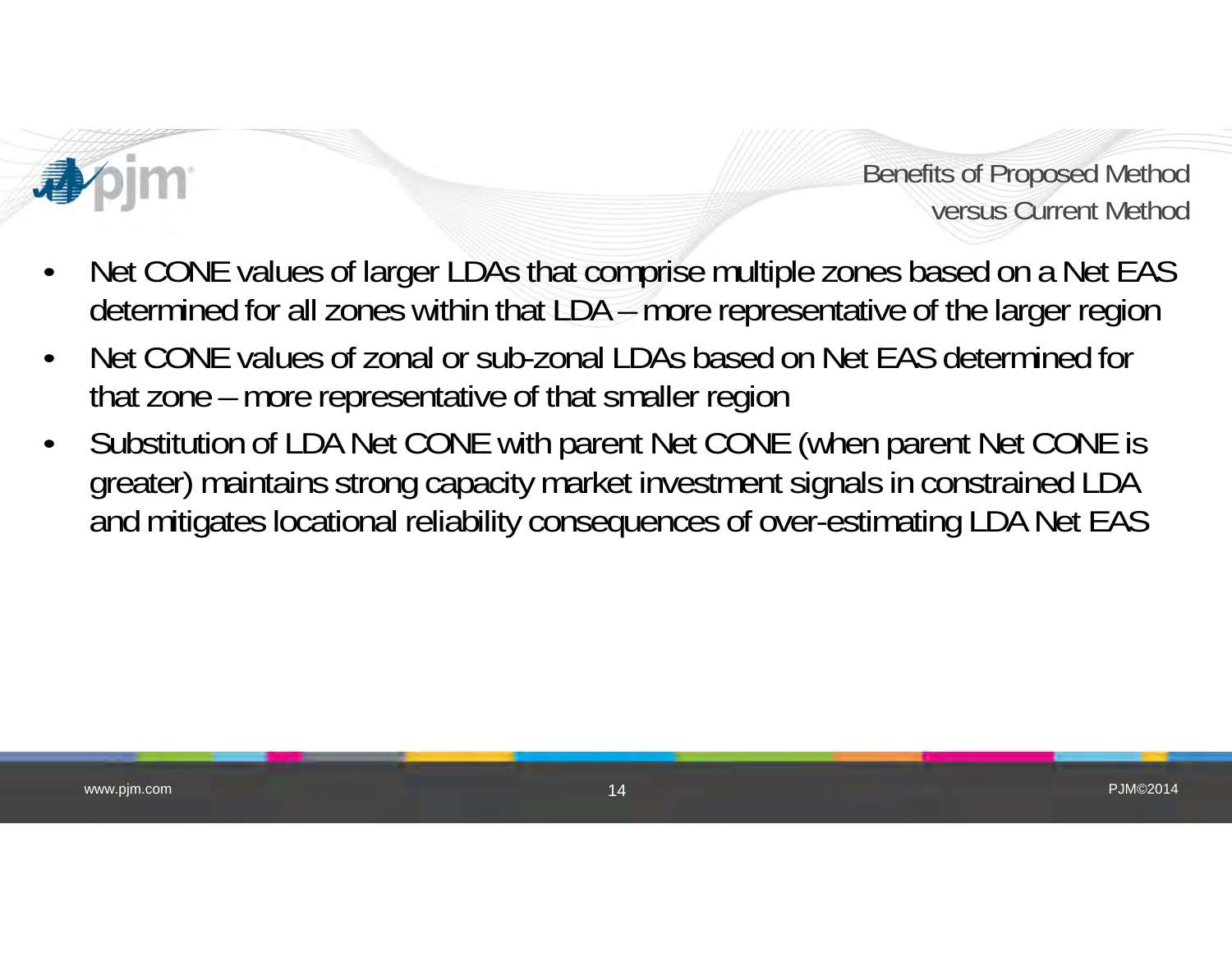

Other PJM Recommendations relatedto Gross CONE/Net EAS Mapping

- • Eliminate CONE Area 5 and move Dominion Zone into CONE Area 3 for purposes of assignment of Gross CONE values
	- Under PJM's proposed change to LDA Net CONE determination method, a Zonal LDA Net CONE is based on that Zone's Net EAS (not true under current method); this change eliminates the initial justification and need for a separate CONE Area 5.
	- – A separate gross CONE estimation for CONE Area 5 is especially unnecessary considering the small difference in gross CONE value of CONE Area 5 relative to the other CONE Areas
- • Set the PJM Region gross CONE value equal to the average Gross CONE of the remaining four CONE Areas
	- – Current PJM Region gross CONE value is result of settlement; a mechanical approach which would allow for automatic update with each quadrennial review is preferred approach

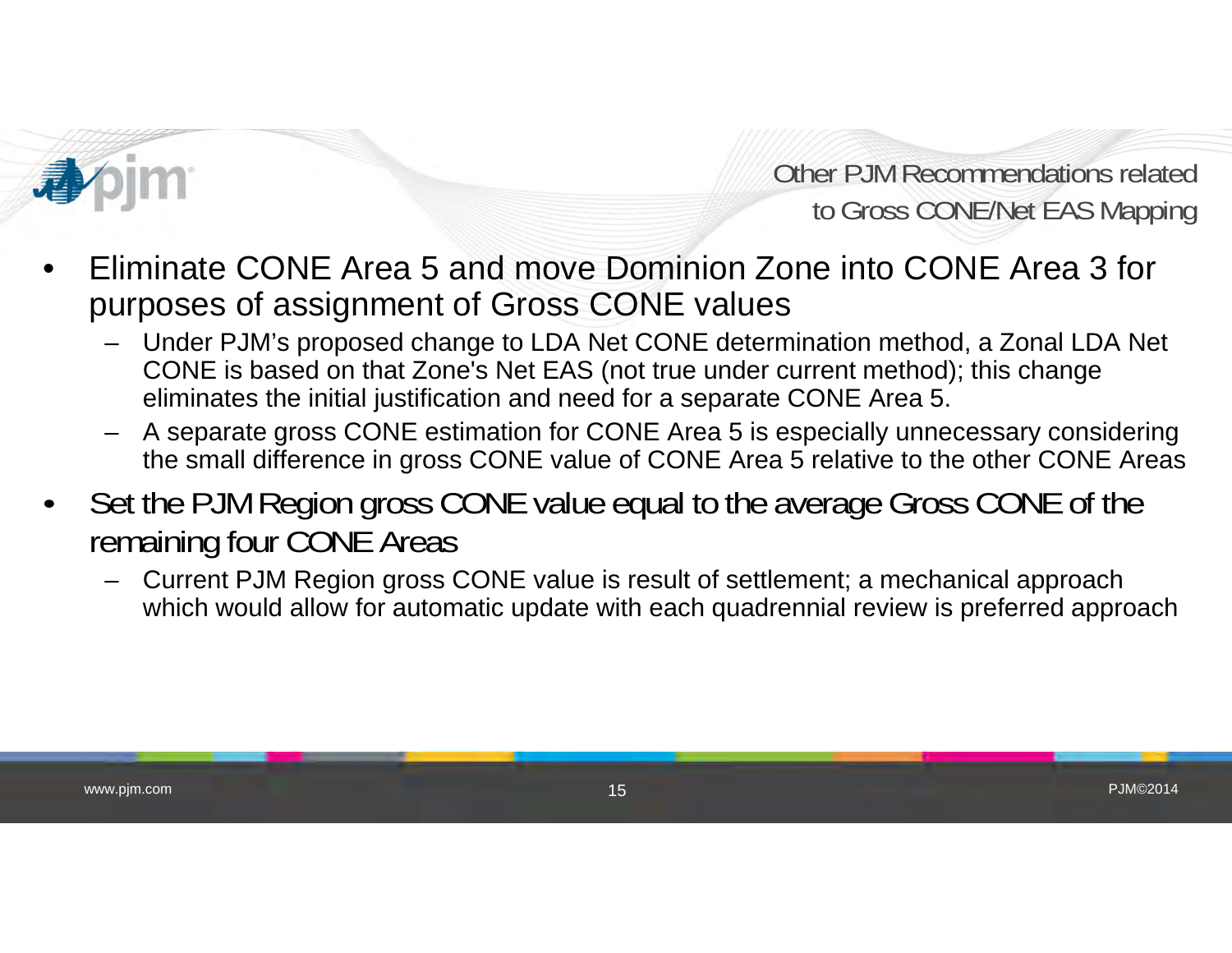

### Current and Updated Gross CONE Values

|                                                          | <b>Zones</b>                                                                                           | <b>Current</b><br><b>Gross CONE</b><br>$(S/MW-Yr)$<br>in 2015/16 dollars | <b>Current</b><br><b>Gross CONE</b><br>$(S/MW-Yr)$<br>in 2018/19 dollars | <b>Updated</b><br><b>Gross CONE</b><br>$(S/MW-Yr)$<br>in 2018/19 dollars |
|----------------------------------------------------------|--------------------------------------------------------------------------------------------------------|--------------------------------------------------------------------------|--------------------------------------------------------------------------|--------------------------------------------------------------------------|
| <b>CONE Area 1</b><br>EMAAC<br>Zones                     | AE<br><b>DPL</b><br><b>JCPL</b><br><b>PECO</b><br><b>PS</b><br><b>RECO</b>                             | 140,000                                                                  | 161,588                                                                  | 150,000                                                                  |
| <b>CONE Area 2</b><br><b>SWMAAC</b><br>Zones             | <b>BGE</b><br><b>PEPCO</b>                                                                             | 130,600                                                                  | 150,738                                                                  | 148,400                                                                  |
| <b>CONE Area 3</b><br><b>Rest of RTO</b><br><b>Zones</b> | <b>AEP</b><br>Dayton<br>ComEd<br><b>APS</b><br><b>DQL</b><br><b>ATSI</b><br><b>DEOK</b><br><b>EKPC</b> | 127,500                                                                  | 147,980                                                                  | 147,500                                                                  |
| <b>CONE Area 4</b><br><b>WMAAC</b><br>Zones              | <b>PPL</b><br>MetEd<br>Penelec                                                                         | 134,500                                                                  | 155,240                                                                  | 143,500                                                                  |
| <b>CONE Area 5</b>                                       | Dominion                                                                                               | 114,500                                                                  | 132,398                                                                  | 141,200                                                                  |
| <b>PJM Region</b>                                        | N/A                                                                                                    | 128,000                                                                  | 147,737                                                                  | N/A                                                                      |

www.pjm.com

(1) current CONE values based on level-nominal calculation for GE Frame 7FA CT with SCR in Areas 1 thru 4 and dual fuel capability in all 5 Areas

rel-nominal calculation for GE Frame 7FA CT with PJM©2014 SCR in all 5 Areas and dual fuel capability in all 5 Areas